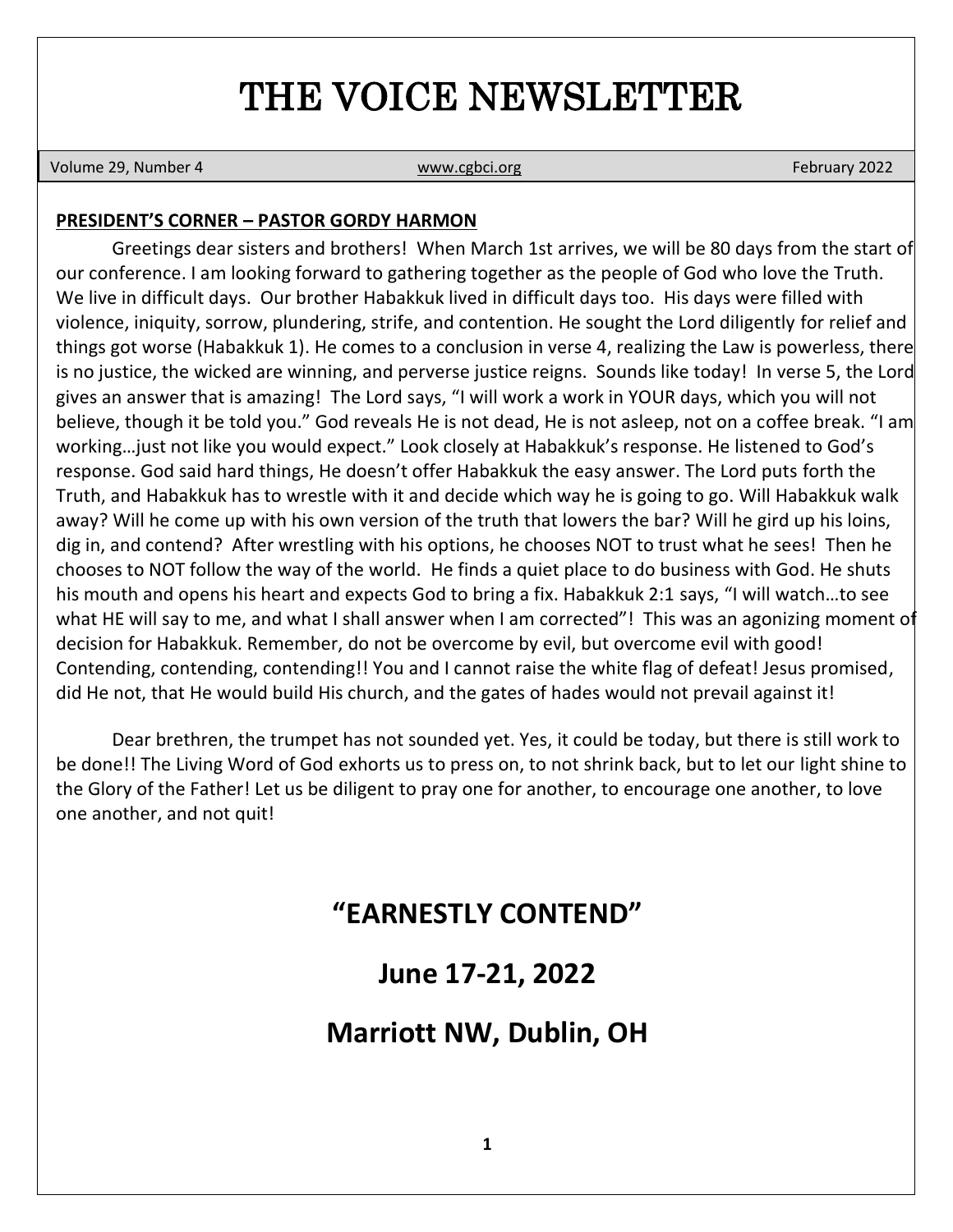#### **NATIONAL CONFERENCE NEWS AND UPDATES – PASTOR GORDY HARMON**

Please check the CGBCI Website for two easy-to-use links to properly register for conference. One link is strictly for the hotel. It will walk you through the process of making your room reservation.

If you do not want to reserve your room online, please call the hotel's reservation hotline at: 888-801-7133. **REGISTRATION DEADLINE – MAY 25, 2022**

When making your reservation, the Executive Panel strongly recommends that you do not use your debit card. The hotel has a **DEBIT / CHECK CARD NOTICE** posted which says the following:

**"Use of a debit / check card as security or payment for your room immediately places a hold on the funds in your checking account. The amount of the authorization / hold requested will be for up to seven days room and tax plus an estimate for incidentals. Your financial institution may continue to hold these funds for 3-5 business days after you checkout. The hotel cannot accept responsibility for holds placed on debit / check card account."**

Our counsel to you is to reserve your room with a credit card, if at all possible. Should you have any questions, please call or send an email to me at bffpastorg@gmail.com.

There is second link that is equally important for you to use, it is the Eventbrite link. It is very similar to the one we used last year. This link registers you for conference and helps the Executive Panel make sufficient plans for your arrival and participation. It is here that you can register your children for Children's Conference. Ladies can sign up for The Ladies Luncheon (deadline for registration is May 25<sup>th</sup>). How many Zoo Tickets do we need? How much ice cream to buy? How many are coming for YCON? How many for the Golf Outing?

It is so important for you to fill out the Eventbrite Registration Form so that we can be ready! If you have any questions regarding any of these links, contact Pastor Jonathan Edwards or myself, Pastor Gordy Harmon.

Other big news…The hotel is offering a Complimentary Breakfast Buffet included with your room reservation. The staff and management at the Marriott NW in Dublin have worked tirelessly with great enthusiasm and ideas to help make our stay with them as enjoyable as possible.

#### **YCON 2022 – PASTORS KEVIN YODER AND ROB COVER**

Greetings brethren! We are happy to announce that we are making plans for YCON 2022! It has been way too long since we were able to see each other. We are looking forward to our time together in Ohio this summer. Be sure to put YCON on the calendar for 2022. Stay tuned for more information! Please pass this along to parents, grandparents, friends, young adults, pastors and youth group leaders. Be thinking of ways that we can encourage and help support the next generation of the church. We are so thankful that they are our future. It is our privilege to help prepare and encourage them for the world ahead.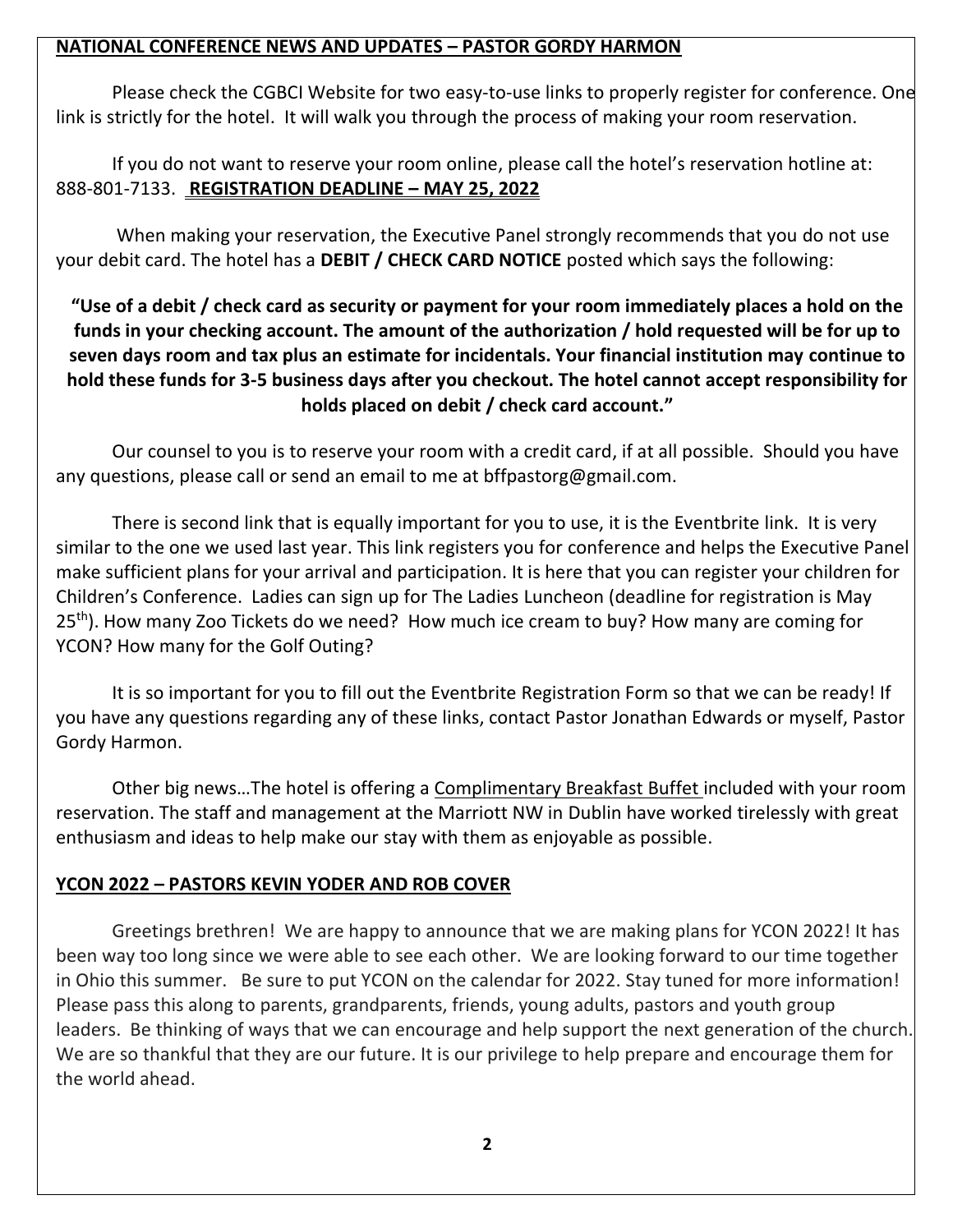We are planning to hold a special Sunday designated YCON offering. At Conference 2021 at Gibsonburg, we heard your collective comments and reviews. The fellowship has made a commitment for the next generation. We are asking for your help, as the Lord leads. Your gifts will be used to benefit this year's YCON. There will be a packet coming in the mail to your church including the date for the special offering. In the packet will be a short video (thumbdrive) for announcements, time, and a bulletin insert. Please continue to personally encourage and pray for the youth. It means a lot to them to have you build into their life.

In addition to the special offering, YCON is offering family discounts. We also allow the YCON youth to stay with their family, to help them save on costs.

#### **CGBCI CONFERENCE EMAIL UPDATES – JOY STEINER**

Hello Everyone, I am excited to be helping the Executive Panel with promotional materials for the 2022 CGBCI Conference this summer. We have created an email address so we can deliver updates straight to your inbox on a regular basis! Don't worry, our goal isn't to swamp your email with messages! If you would like to keep up-to-date on conference announcements plus other fun content please send an email to CGBCIConference@gmail.com to be added to the update list. We have started to compile a contact list of those who would appreciate this information. If you know of others that would like to be included please send us their email addresses. Pastors, if you already have an updated email list for your church, you are welcome to upload that list and attach the file to an email to send to me. If you need help with that process, please let me know!

#### **COP MEETINGS – PASTOR TOM JOHNSON**

The COP (Mid-Year) Meetings at the Galion GBC are coming up soon! Along with our usual Panel Meetings and business, our subject for discussion will be, "Convincing others to be Trine Immersed". I do plan on this being a discussion and not a lecture, so bring all your ideas. If you need information about housing/hotel, please contact Pastor Jeff Pennington. If you need a copy of the schedule for the meetings, please let me know.

#### **CORNERSTONE GBC – PASTORS LES VNASDALE & PHILIP MOELLER**

On January 22, Orrville GBC and Cornerstone GBC enjoyed competing in the 2nd quiz rally of the school year. Quizzers have been working hard to memorize from the book of James. Special recognition goes to those who quizzed out: Obie Geiser (3 times), Nathaniel Studer (1 time), and Gabriel Zirkle (1 time).

#### **NEW TROY GBC – PASTOR ROBERT MENSINGER**

We added two new members to our congregation this past month. Pastor Ron Welsh and his wife Donna decided to move their membership to our church. They have been attending for the past couple of months and decided to join our church as members. We welcome them with open arms. Praise the Lord! God is continuing to bless here at New Troy GBC.